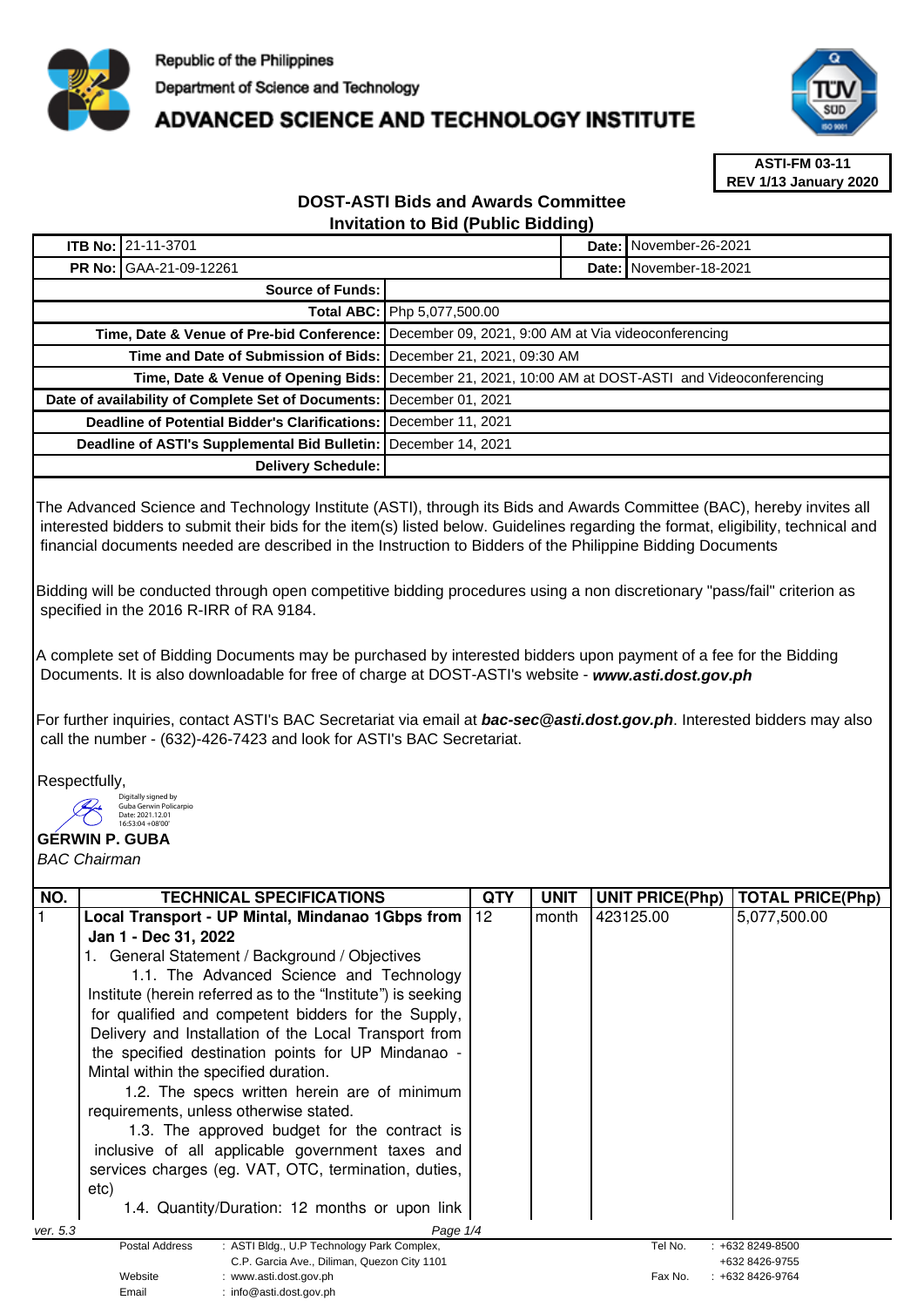acceptance until December 31, 2022 1.5. Monthly Recurring Charge (MRC): 423,125.00 php

2. Technical Specifications

2.1. Termination Points:

2.1.1. Point A:

2.1.1.1. From: DOST-ASTI

2.1.1.2. ASTI Bldg. CP Garcia Ave., UP Campus, Diliman, Quezon City

2.1.2. Point B:

2.1.2.1. To: UP Mindanao – Mintal

2.1.2.2. Address: University of the Philippines Mindanao-Mintal, 1/F UP Mindanao Mintal, Brgy. Mi Tugbok District, Davao City, Davao Del Sur 8000

2.2. Technology: Fiber

2.3. Bandwidth (BW): 1Gbps

2.4. Facility: Fiber Optic Cable (FOC) Technology

2.5. Interface: Fiber/Fast Ethernet media converted to RJ45

2.6. Provide network diagram of implementation. Indicate autonomous system number (ASN) in the diagram.

2.7. Must allow dynamic routing protocols such as OSPF, BGP, ISIS, etc.

2.8. End-to-end provider/client routers are already IPv6 capable but the third-party-provided link must allow the IPv6 traffic of the routers.

2.9. Ocular inspection is not required. However, during the supply and delivery of this item, please coordinate with Mr. Mark Henry Quilala (marqui@asti.dost.gov.ph) and Ops Team (ops@pregi.net) for the schedule and permits.

2.10. Service provider must peer with PhOpenIX by:

2.10.1. Announcing all prefixes under the AS number that they own thru a bilateral peering with the PhOpenIX; and

2.10.2. Preferring routing from their network to other members thru their PhOpenIX link, as opposed to routing it via transit links.

2.11. Shall also maintain good network performance and provisions upgrade to the next higher port upon reaching 70% utilization.

2.12. The active equipment of the Winning Bidder should fit in a standard 19-inch two-post rack. The equipment should have a maximum weight of 20kg.

2.13. The active equipment including external Power Supply unit (PSU) must have a maximum height of 3.504in (2RU), maximum length of 17.5in, and maximum depth of 14in.

2.14. The active equipment must have dual AC power supplies that is built-in to the active equipment. If it is a separate power supply, the Winning Bidder should factor in the size of the power supply with the total equipment dimensions mentioned in 2.15.

2.15. The active equipment's power supply should have an average power use of 212 watts (or lower) for each power supply. It should have a maximum power use of 300 watts per power supply.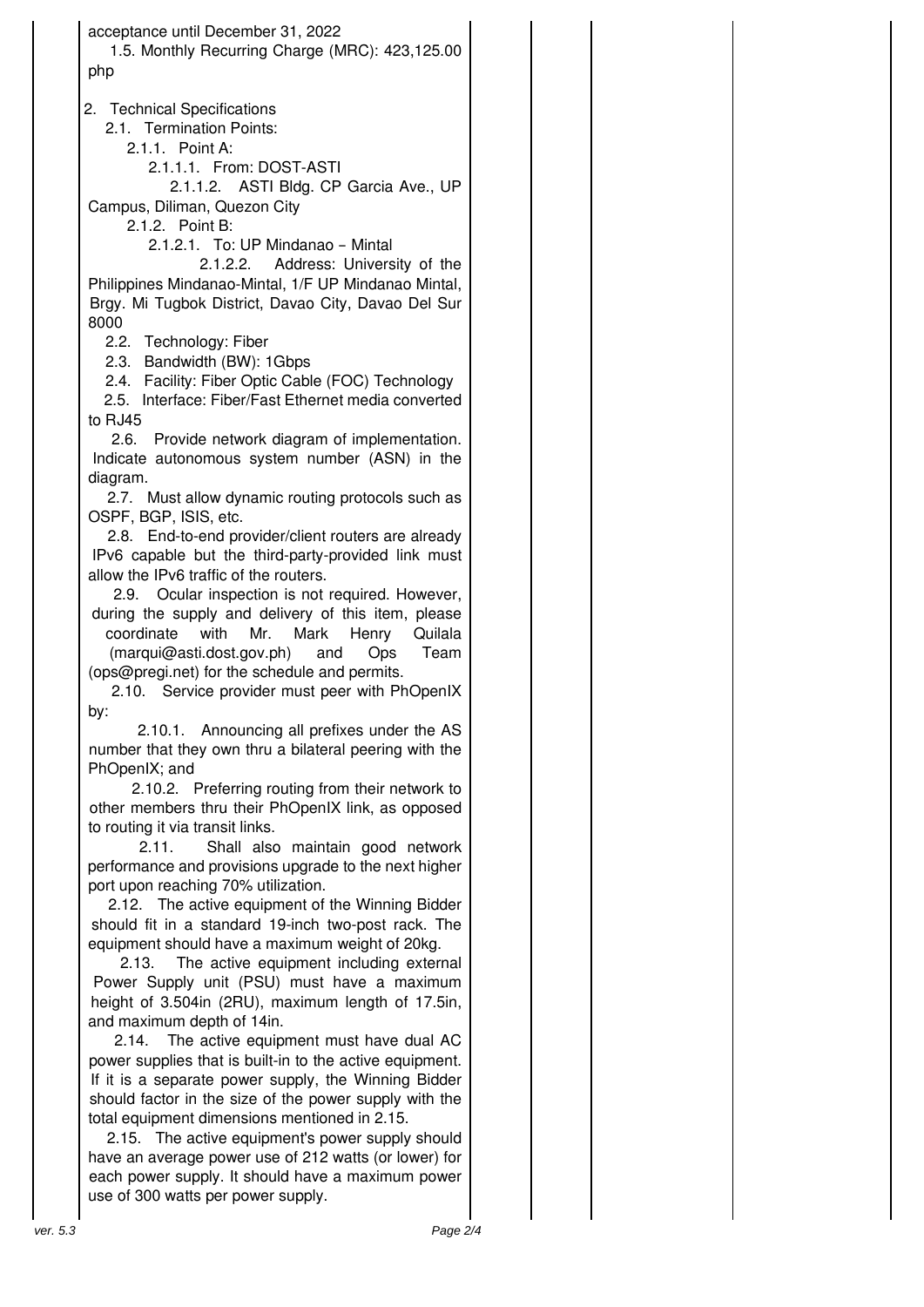2.16. The distribution unit (ODF, IDF) of the Winning Bidder for either their copper or fiber build-out going into the network room of the two points of the network should have a maximum size of 1.752in (1RU) and maximum length of 17.5in. The depth is optional. The ODF/IDF should fit into a standard 19-inch two-post rack.

2.17. The fiber / copper cable run should route thru the cable-conduits that are already in place at the building of both network points. If there is no established cable-route, the winning bidder should submit a proposed cable-route plan, before the contract is awarded. If there is an existing cable-node, but there is no more space, the Winning Bidder should provision their own conduit on the current cable-path.

2.18. However, if the contractor has existing active equipment installed at any termination point, they must use it instead of installing another equipment. If the existing equipment can't accommodate the new link, the contractor should upgrade the existing equipment

2.19. Link handover details:

2.19.1. Handover for links that are 1Gbps and smaller should be copper / electrical RJ45.

2.19.2. Handover for links greater than 1Gbps should be single-mode fiber with an LC or SC connector. Please check with the end-user if the available fiber port is LC or SC.

2.20. Winning Bidder should provide a clear-channel layer 2 point to point link.

2.21. Once the link has been delivered and installed, testing shall commence.

2.21.1. With seven (7) calendar days monitoring period for stability of link from the time all technical issues are resolved, and link is ready for acceptance.

2.22. Requirements for Link Acceptance:

2.22.1. Approved test results between End-User and Winning Bidder

2.22.2. Accomplished Service Acceptance form to signify compliance

2.23. Subject to possible renewal

3. Technical Support Service

3.1. Technical Support service must be available twenty-four (24) hours in seven (7) days (including) holidays

3.2. Service Request

3.2.1. End-user must be able to request technical support by phone or email.

3.2.2. Onsite technical support may be requested for special cases or critical severity issues

3.3. Winning Bidder Technical Support Team

3.3.1. Should provide updated escalation matrix with contact details

3.3.2. Must have a specified single point of contact for technical support related concerns

3.3.3. Response Times

3.3.3.1. Feedback must be within two (2) hours, and provide updates within the day for critical severity issues that impact a high number of staff

3.3.3.2. Feedback must be within six (6) hours, and provide updates every two (2) days for high